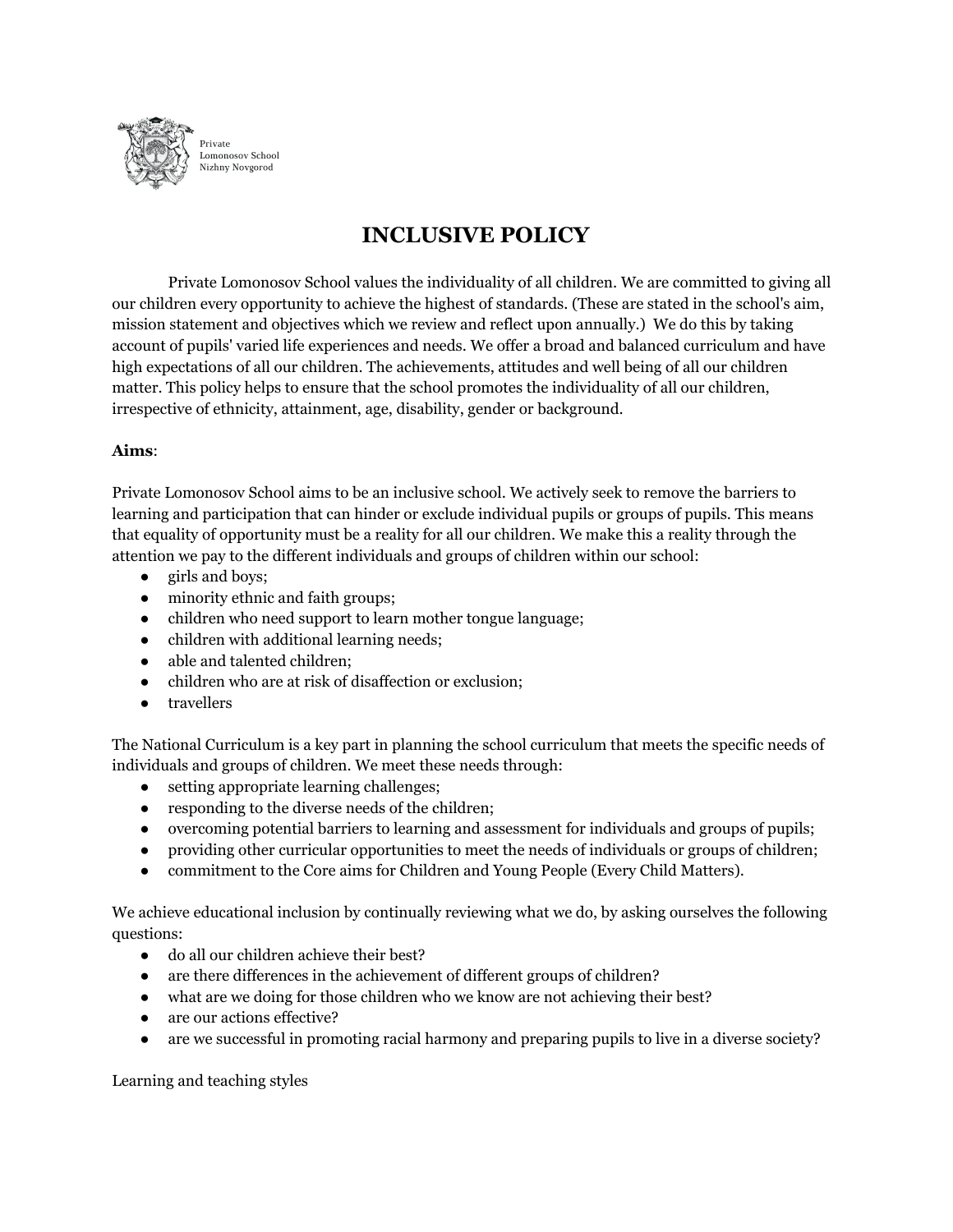We aim to give all our children the opportunity to succeed and reach the highest level of personal achievement. We analyse the attainment of different groups of pupils to ensure that all pupils are achieving as much as they can. We also make ongoing assessments of each child's progress. Teachers use this information when planning their lessons. It enables them to take into account the abilities of all their children. For some children, we adapt programmes of learning from a previous phase delivered in age related interest level.

When the attainment of a child falls significantly below the expected level - using formative and standardised assessments - teachers enable the child to succeed by planning work that is in line with their child's individual needs. Where the attainment of a child significantly exceeds the expected level of attainment, teachers use materials from a later key stage or extend the breadth of work within the area or areas for which the child demonstrates a particular aptitude.

Teaching and support staff are familiar with the equal opportunities legislation covering race, gender and disability.

Teachers and support staff ensure that all children:

- feel secure and know that their contributions are valued;
- appreciate and value the differences they see in others;
- take responsibility for their own actions;
- are taught in groupings that allow them all to experience success;
- use materials that reflect a range of social and cultural backgrounds without stereotyping;
- have a common curriculum experience that allows a range of different learning styles;
- have challenging targets that enable them to succeed;
- participate fully regardless of disabilities or medical needs.

Handicapped children, physically(mentally) challenged children, alternatively abled

Some children at Private Lomonosov School have disabilities. We are committed to meeting the needs of these children as we are to meeting the needs of all groups of children within our school. All reasonable steps are taken to ensure that these children are not placed at a substantial disadvantage compared to non-disabled children.

Unfortunately we can not provide wheelchair access to classrooms and organized educational process for disabled children, due to the peculiarities of the Russian Federation Education Law (published 4th January 2013) and architectural specialties of our building

For children with non-physical disabilities we review school routines and the curriculum to ensure that children and adults are not placed at a disadvantage.

Teachers modify their learning and teaching expectations as appropriate for children with disabilities. For example, they may be given additional time to complete certain activities or modify teaching materials. In their planning, teachers ensure that they give children with disabilities the opportunity to develop skills in practical aspects of the curriculum.

The diversity of the society in which our children are living, is addressed through the planned schemes of work which reflect the programmes of study of the National Curriculum. Teachers are flexible in their planning and offer appropriate challenges to all pupils, regardless of ethnic or social background. All